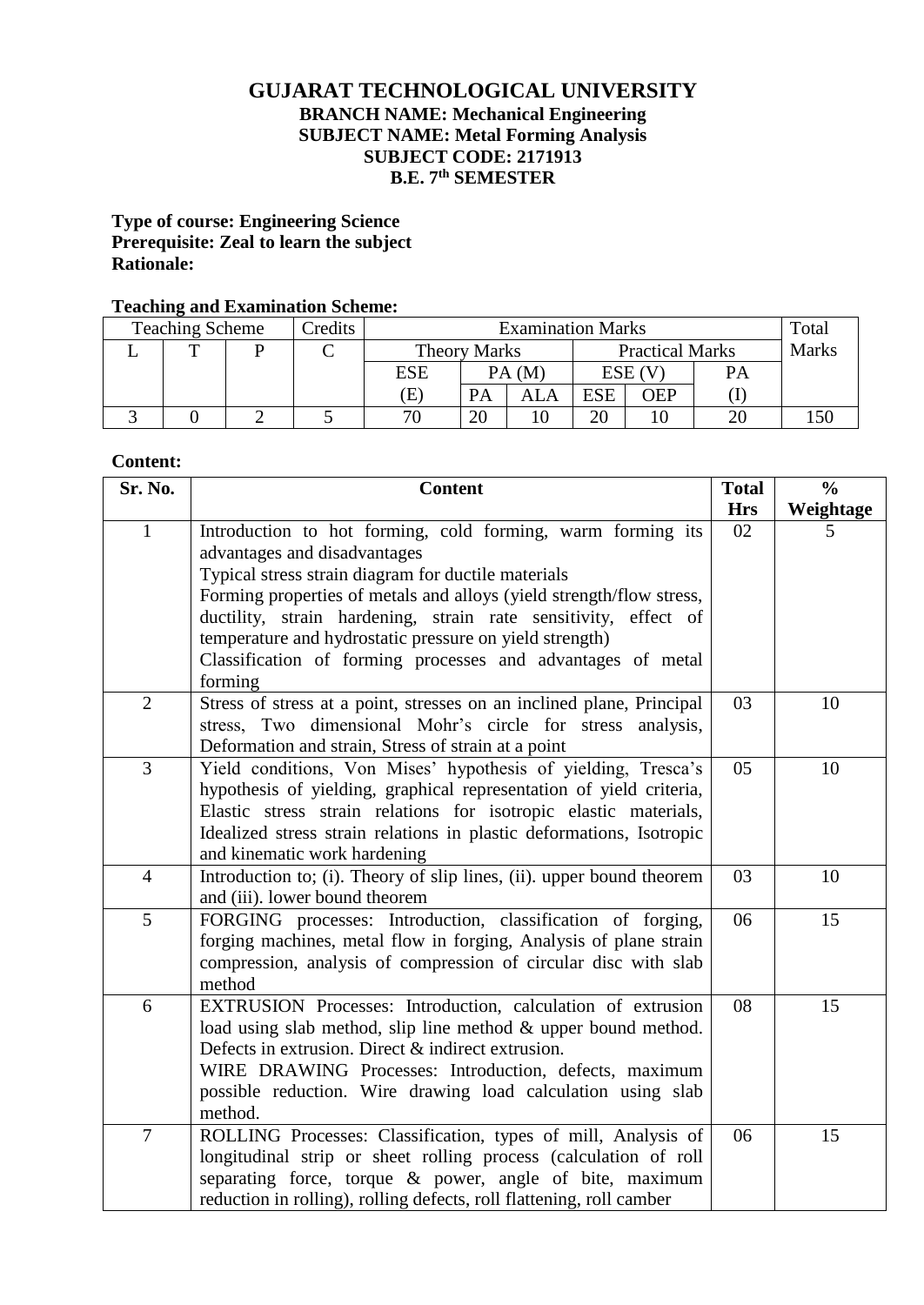| 8 | SHEET METAL FORMING Processes: various sheet metal<br>operations, Blanking and punching operations, compound and<br>progressive dies, nesting, clearance, forces in blanking, Bending of           | -10 |  |
|---|----------------------------------------------------------------------------------------------------------------------------------------------------------------------------------------------------|-----|--|
|   | plates, bendability, spring back, bending force, bending moment<br>for real material, stress and strain in bending, stress in deep<br>drawing, drawability. drawing load, Anisotropy in sheetmetal |     |  |
|   | Introduction to forming limit diagram, Friction and lubrication in<br>forming processes                                                                                                            | 03  |  |

## **Suggested Specification table with Marks (Theory):**

| ີ<br>Distribution of Theory Marks                                           |                |                |                |                |         |  |  |
|-----------------------------------------------------------------------------|----------------|----------------|----------------|----------------|---------|--|--|
| <b>R</b> Level                                                              | <b>U</b> Level | <b>A</b> Level | <b>N</b> Level | <b>E</b> Level | C Level |  |  |
|                                                                             |                |                |                |                |         |  |  |
| geende. D. Demembrance, H. Huderstanding, A. Annliestien, N. Anglyze and E. |                |                |                |                |         |  |  |

#### **Legends: R: Remembrance; U: Understanding; A: Application, N: Analyze and E: Evaluate C: Create and above Levels (Revised Bloom's Taxonomy)**

Note: This specification table shall be treated as a general guideline for students and teachers. The actual distribution of marks in the question paper may vary slightly from above table.

## **Reference Books:**

- 1. Ghosh A. and Mallik A. K., "Manufacturing Science", East -West Press, New Delhi, 1998.
- 2. Juneja B. L., "Fundamentals of Metal Forming Processes", New Age International Publishers, 2010.
- 3. Hosford William F. and Caddell R. M., "Metal Forming Mechanics and Metallurgy", Prentice Hall, 1993.
- 4. Mielnik Edward M., "Metal Working Science and Engineering", McGraw Hill, 1991.
- 5. Dieter G. E., "Mechanical Metallurgy", McGraw Hill, 1988.
- 6. Rao P.N., "Manufacturing Technology", Tata McGraw Hill, 1990.
- 7. Wangoner Robert H. and Jean-Loup Chenot, "Fundamentals of Metal Forming", John Wiley & Sons, 1997.
- 8. Beddoes J. and Bibby M. J., "Principles of Metal Manufac turing Processes", Viva Books, 2000.
- 9. Sharma P. C., "Production Engineering", S. Chand & Co ., New Delhi, 2003.

#### **Course Outcome:**

After learning the course the students should be able to:

- Identify various forming process
- Identify and determine various methods rolling processes
- Identify and determine various methods to forging processes
- Identify and determine various methods to extraction processes
- Identify and determine various methods to Drawing processes
- Identify and determine various methods to Sheet metal forming processes

## **List of Experiments:**

- 1. To construct a slip-line net for upsetting a work piece.
- 2. Experimental determination of stress strain behavior for ductile material and to evaluate the various elastic and plastic constants.
- 4. To analyze flow stress of the given material and to plot a graph of forging ratio vs. flow stress. Plot the bulge profile of the forged pieces, to find the radius of curvature of bulging of the forged pieces and to plot a graph of forging ratio vs. Hf / Rc.
- 5. To analyze the bending force vs. bending angle for 'V' bending of strip and to plot the strain distribution.